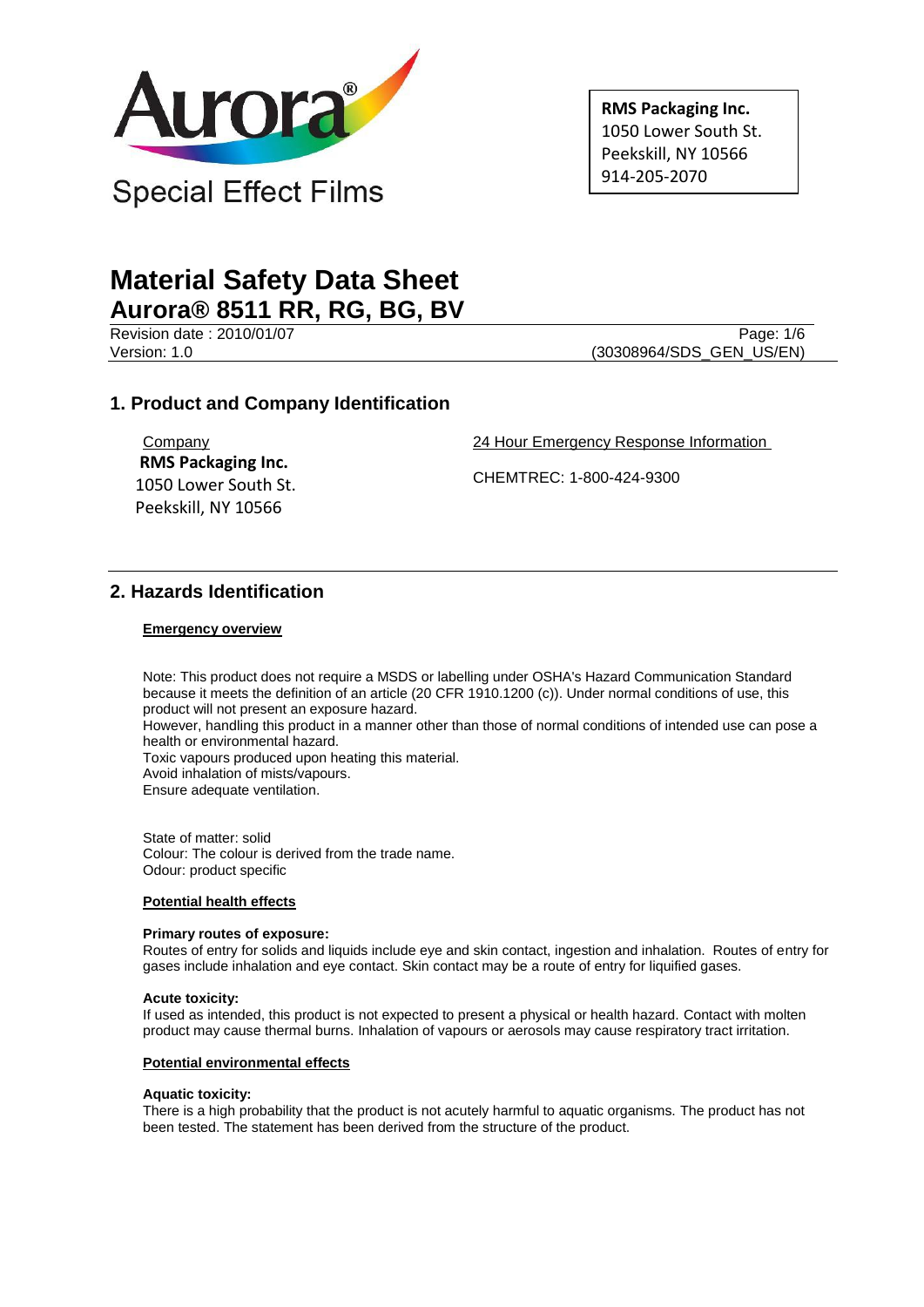Revision date : 2010/01/07 Page: 2/6<br>Version: 1.0 (30308964/SDS GEN US/EN)

## **3. Composition / Information on Ingredients**

This product is not regarded as hazardous under current OSHA Hazard Communication standard; CFR 29 Part 1910.1200.

## **4. First-Aid Measures**

#### **If inhaled:**

No hazards anticipated. If generated vapours are inhaled, move to fresh air. If decomposition products are inhaled, remove the affected person to a source of fresh air. Assist in breathing if necessary. Seek medical attention.

#### **If on skin:**

Wash thoroughly with soap and water. Areas affected by molten material should be quickly placed under cold running water. Solidified product should not be pulled from the skin. Seek medical assistance for removal of adhering material.

#### **If in eyes:**

Wash affected eyes for at least 15 minutes under running water with eyelids held open. Seek medical attention.

#### **If swallowed:**

Ingestion is not likely in the available physical form. If ingested, seek medical attention.

## **5. Fire-Fighting Measures**

Flash point: not applicable not applicable Autoignition:  $> 200 °C$  (DIN 51794)<br>Flammability: does not ignite

does not ignite

## **Suitable extinguishing media:**

water spray, dry extinguishing media, foam

#### **Additional information:**

Water stops chemical decomposition of substance/product.

#### **Protective equipment for fire-fighting:**

Firefighters should be equipped with self-contained breathing apparatus and turn-out gear.

#### **Further information:**

The degree of risk is governed by the burning substance and the fire conditions. Contaminated extinguishing water must be disposed of in accordance with official regulations.

In case of fire and/or explosion do not breathe fumes.

## **6. Accidental release measures**

#### **Personal precautions:**

Use personal protective clothing.

#### **Environmental precautions:**

Contain contaminated water/firefighting water. Do not discharge into drains/surface waters/groundwater.

#### **Cleanup:**

Sweep/shovel up. Place into suitable container for disposal.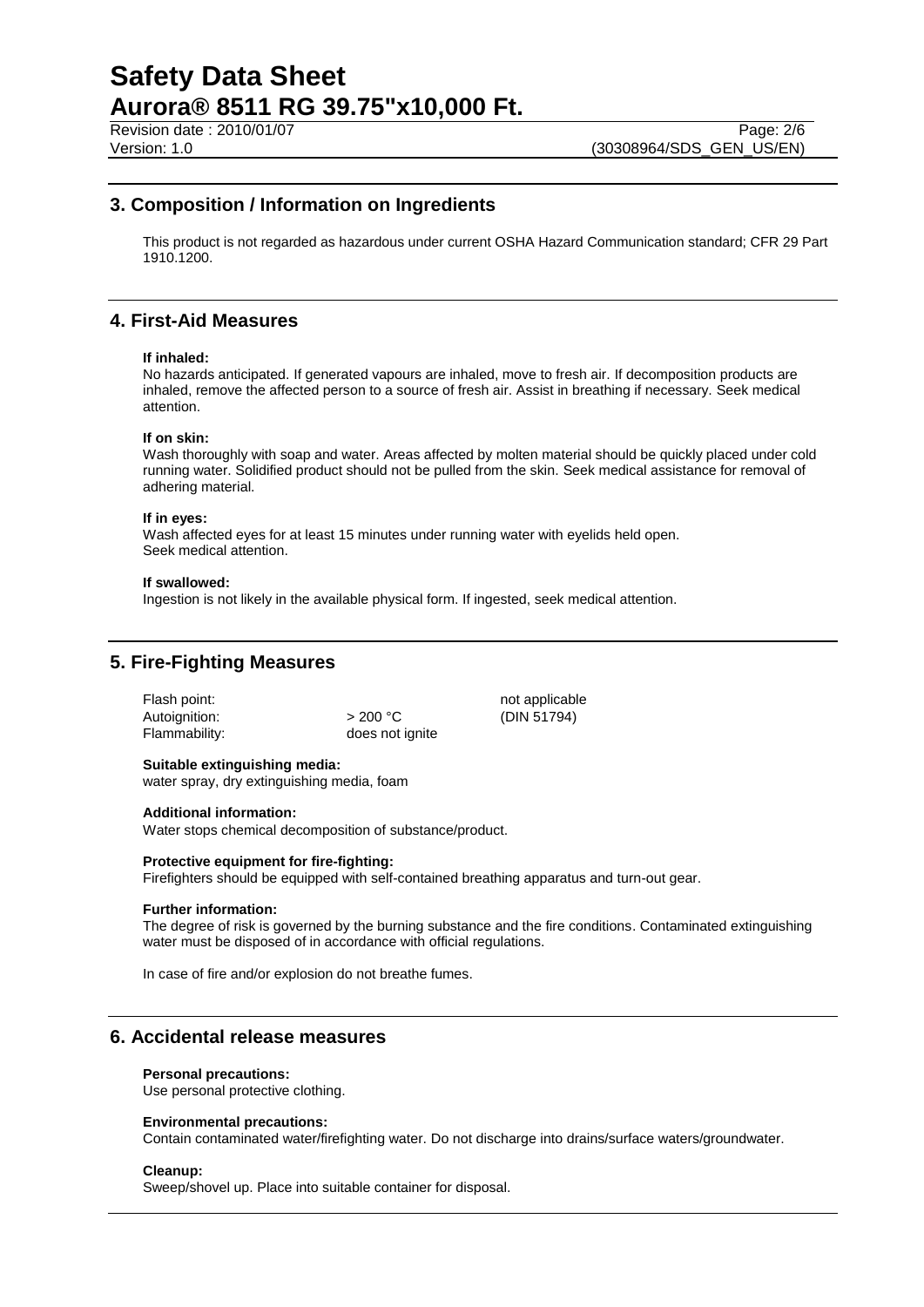Revision date : 2010/01/07 Page: 3/6<br>Version: 1.0 (30308964/SDS GEN US/EN) (30308964/SDS\_GEN\_US/EN)

## **7. Handling and Storage**

### **Handling**

**General advice:** Ensure adequate ventilation.

**Protection against fire and explosion:**

No special precautions necessary.

## **Storage**

### **General advice:**

Avoid all sources of ignition: heat, sparks, open flame. No special precautions necessary.

## **8. Exposure Controls and Personal Protection**

### **Personal protective equipment**

### **Respiratory protection:**

Observe OSHA regulations for respirator use (29 CFR 1910.134). Wear appropriate certified respirator when exposure limits may be exceeded.

### **Hand protection:**

Wear gloves to prevent contact during mechanical processing and/or hot melt conditions.

#### **Eye protection:**

Eye protection not required.

#### **General safety and hygiene measures:**

Handle in accordance with good industrial hygiene and safety practice. In order to prevent contamination while handling, closed working clothes and working gloves should be used.

# **9. Physical and Chemical Properties**

| Form:                       | film                                       |
|-----------------------------|--------------------------------------------|
| Odour:                      | product specific                           |
| Colour:                     | The colour is derived from the trade name. |
| pH value:                   | not soluble                                |
| Melting point:              | $>117$ °C                                  |
| Partitioning coefficient n- | not applicable                             |
| octanol/water (log Pow):    |                                            |
| Solubility in water:        | insoluble                                  |

# **10. Stability and Reactivity**

#### **Conditions to avoid:**

Avoid excessive temperatures. Avoid electro-static discharge.

#### **Hazardous reactions:**

No hazardous reactions when stored and handled according to instructions. The product is chemically stable.

#### **Decomposition products:**

Hazardous decomposition products: No hazardous decomposition products if stored and handled as prescribed/indicated.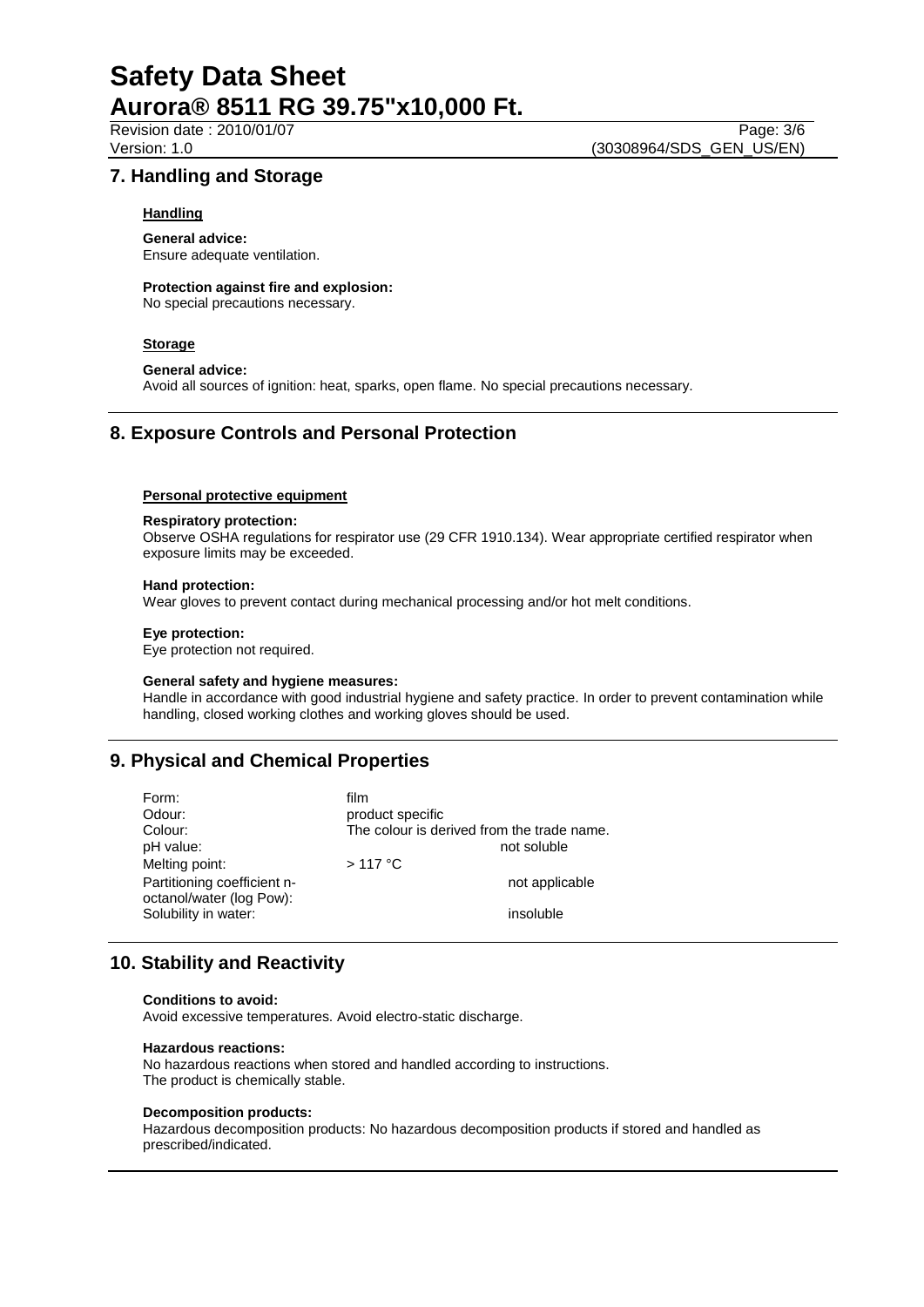## Revision date : 2010/01/07 Page: 4/6<br>Version: 1.0 (30308964/SDS GEN US/EN) (30308964/SDS\_GEN\_US/EN)

## **11. Toxicological information**

#### **Acute toxicity**

**Oral:** Type of value: LD50 Species: rat Value: > 2,000 mg/kg

#### **Irritation / corrosion**

**Skin:** Species: rabbit Result: non-irritant

**Eye:** Species: rabbit Result: non-irritant

### **Other Information:**

The product has not been tested. The statements on toxicology have been derived from the structure of the product.

# **12. Ecological Information**

#### **Degradability / Persistence Biological / Abiological Degradation**

Evaluation: Experience shows this product to be inert and non-degradable.

## **13. Disposal considerations**

#### **Waste disposal of substance:**

This product is not regulated by RCRA. Dispose of in accordance with national, state and local regulations.

#### **Container disposal:**

Dispose of in a licensed facility. Empty containers or liners may retain product residues. Recommend crushing, puncturing or other means to prevent unauthorized use of used containers.

## **14. Transport Information**

**Land transport** USDOT

Not classified as a dangerous good under transport regulations

**Sea transport** IMDG

Not classified as a dangerous good under transport regulations

**Air transport** IATA/ICAO

Not classified as a dangerous good under transport regulations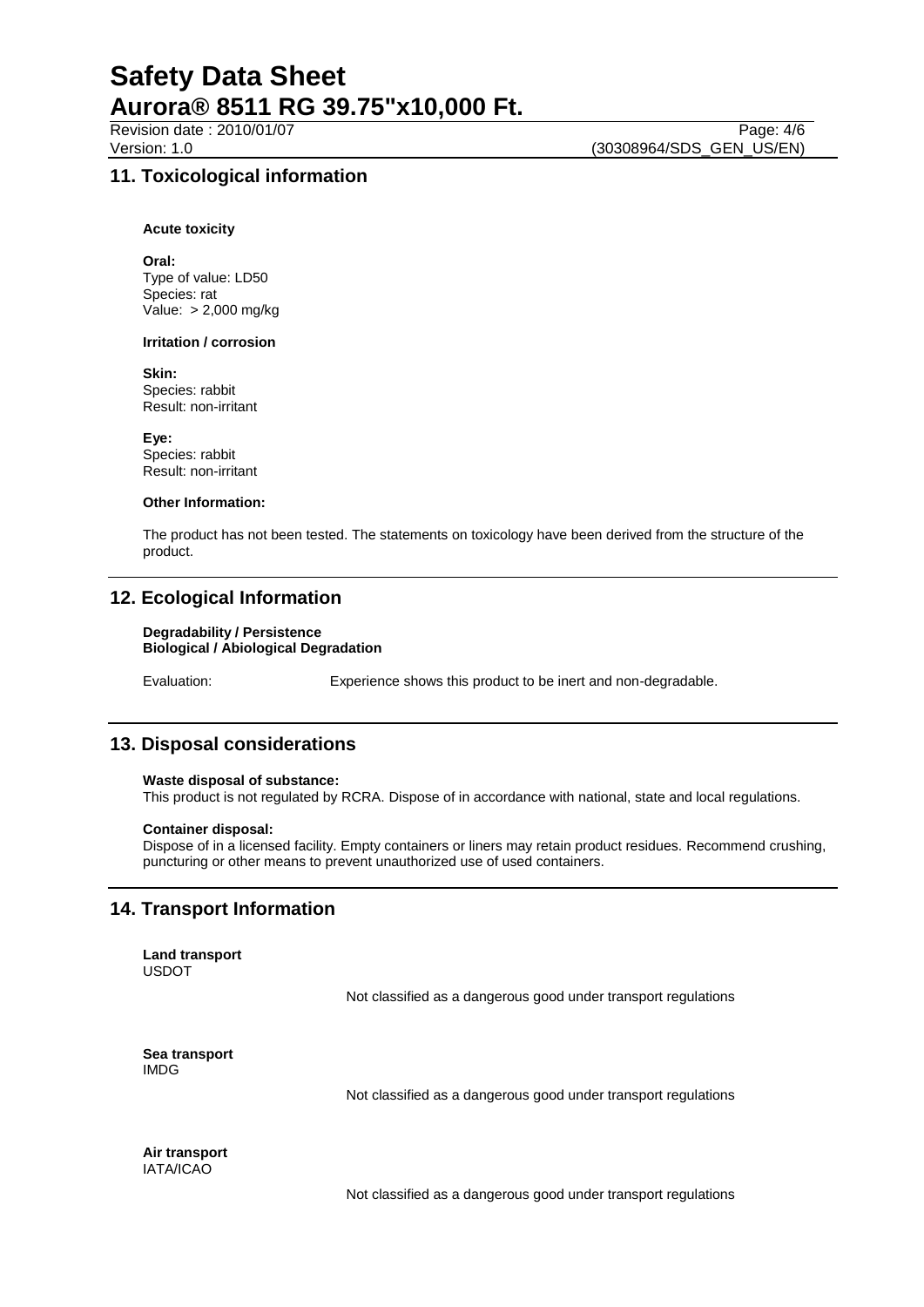## **15. Regulatory Information**

#### **Federal Regulations**

**Registration status:** Chemical TSCA, US released / listed

**OSHA hazard category:** Not hazardous;

**EPCRA 311/312 (Hazard categories):** Not hazardous;

**State regulations**

**CA Prop. 65:** THIS PRODUCT CONTAINS A CHEMICAL(S) KNOWN TO THE STATE OF CALIFORNIA TO CAUSE CANCER.

# **16. Other Information**

## **HMIS III rating**

Health: 0 Flammability: 1 Physical hazard: 0 NFPA and HMIS use a numbering scale ranging from 0 to 4 to indicate the degree of hazard. A value of zero means that the substance possesses essentially no hazard; a rating of four indicates extreme danger. Although similar, the two rating systems are intended for different purposes, and use different criteria. The NFPA system was developed to provide an onthe-spot alert to the hazards of a material, and their severity, to emergency responders. The HMIS system was designed to communicate workplace hazard information to employees who handle hazardous chemicals.

RMS Packaging supports worldwide Responsible Care® initiatives. We value the health and safety of our employees, customers, suppliers and neighbors, and the protection of the environment. Our commitment to Responsible Care is integral to conducting our business and operating our facilities in a safe and environmentally responsible fashion, supporting our customers and suppliers in ensuring the safe and environmentally sound handling of our products, and minimizing the impact of our operations on society and the environment during production, storage, transport, use and disposal of our products.